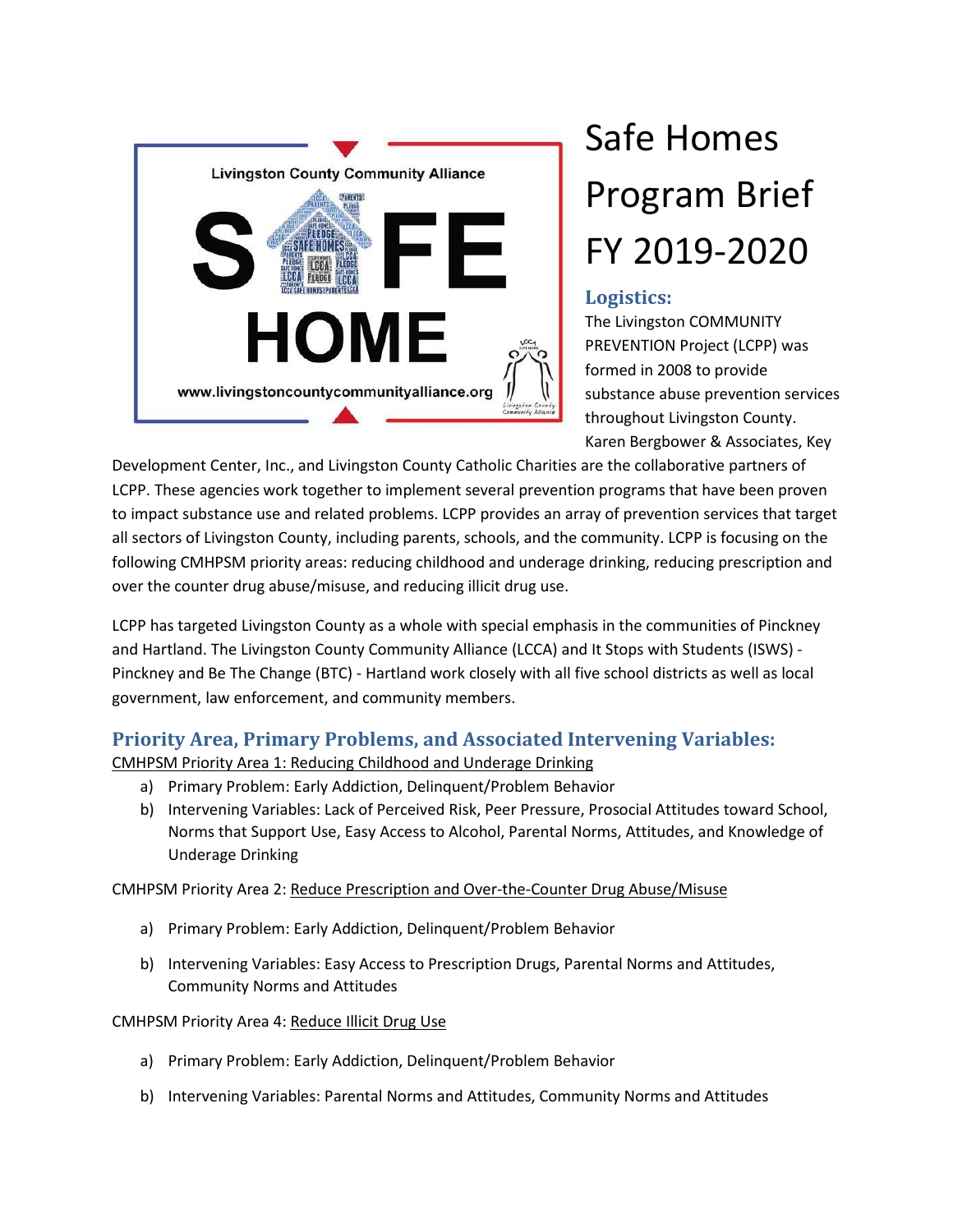This work is universally targeted and strives to serve all populations.

### **EBI and CSAP Prevention Strategies:**

Originally developed by the Pennsylvania Liquor Control Commission, Safe Homes is an online based parent networking campaign in which adults make a pledge to keep their home drug and alcohol free. By becoming a Safe Home, parents and other adults take a pledge that they will actively supervise all gatherings or parties of youth, prohibit the possession or use of alcohol, prescription drugs taken for recreational purposes and illicit drugs by youth in their home, set expectations for their children regarding drugs, provide a secure storage place for alcohol and prescription drugs, and talk to a parent of a child they personally observe using drugs and alcohol. Safe Homes also raises awareness of the fact that 72% of Livingston County teens who drink alcohol, consume it their home or a friend's home. (2017-18 MiPHY) The campaign encourages parents and other adults to send a unified message that drug and teen alcohol consumption will not be tolerated while emphasizing the importance of speaking with youth about drug and alcohol use. This pledge can be found online as well as a hard copy.

Safe Homes is implemented locally by Project SUCCESS Counselors, CBSG Counselors, and the Livingston County Community Alliance – using the following Center for Substance Abuse Prevention (CSAP) intervention strategies: information dissemination, education, community based process, and environmental. This campaign is in its third year in Livingston County.

Because the campaign tool-kit only came with the pledge, the LCPP and LCCA had to design the look of the campaign, including the logo, publicity materials, and website design. The LCPP utilized LCCA's underage drinking committee and

# 72% OF LIVINGSTON COUNTY TEENS WHO DRINK

### PLEDGE TO STOP THIS NOW! **BECOME AN LCCA SAFE HOME!**

A "Safe Home" is where a family or an adult has committed to providing a safe and substance-free environment for their children, and any other youth who spend time there. Kids and adults can be confident that minors will not be offered or allowed to use drugs or alcohol while they are in these homes. It was created in response to a growing concern among residents about the prevalence and perceived acceptance of teen drinking parties hosted by parents.





#### **SAFE HOMES:**

- Actively supervise all gatherings of youth on their property, or ask another responsible adult for do so.
- · Don't allow the possession or use of alcohol, tobacco, or other drugs, including recreational prescription drug use, by youth on their property.
- Set expectations for their children by knowing where they are going, who they are with, what their plans are, and when they are to return home.
- Provide a secure storage place for all forms of alcohol and prescription drugs in their home.
- · Talk with any parent of a child they personally observe using alcohol, tobacco, or other drugs.

### **TAKE THE PLEDGE TODAY AT:**

www.livingstoncountycommunityalliance.org

marketing committee to create the logo and materials. County statistics were also included in the material to educate parents about the prevalence of youth substance use taking place in their home. Yard signs, window clings, posters, key chains, sticky notes, and chip clips were then printed and distributed to people who took the pledge. Parents who receive the yard signs, window clings, and key chains frequently comment that it feels like "a badge of honor" to be able to post their yard sign.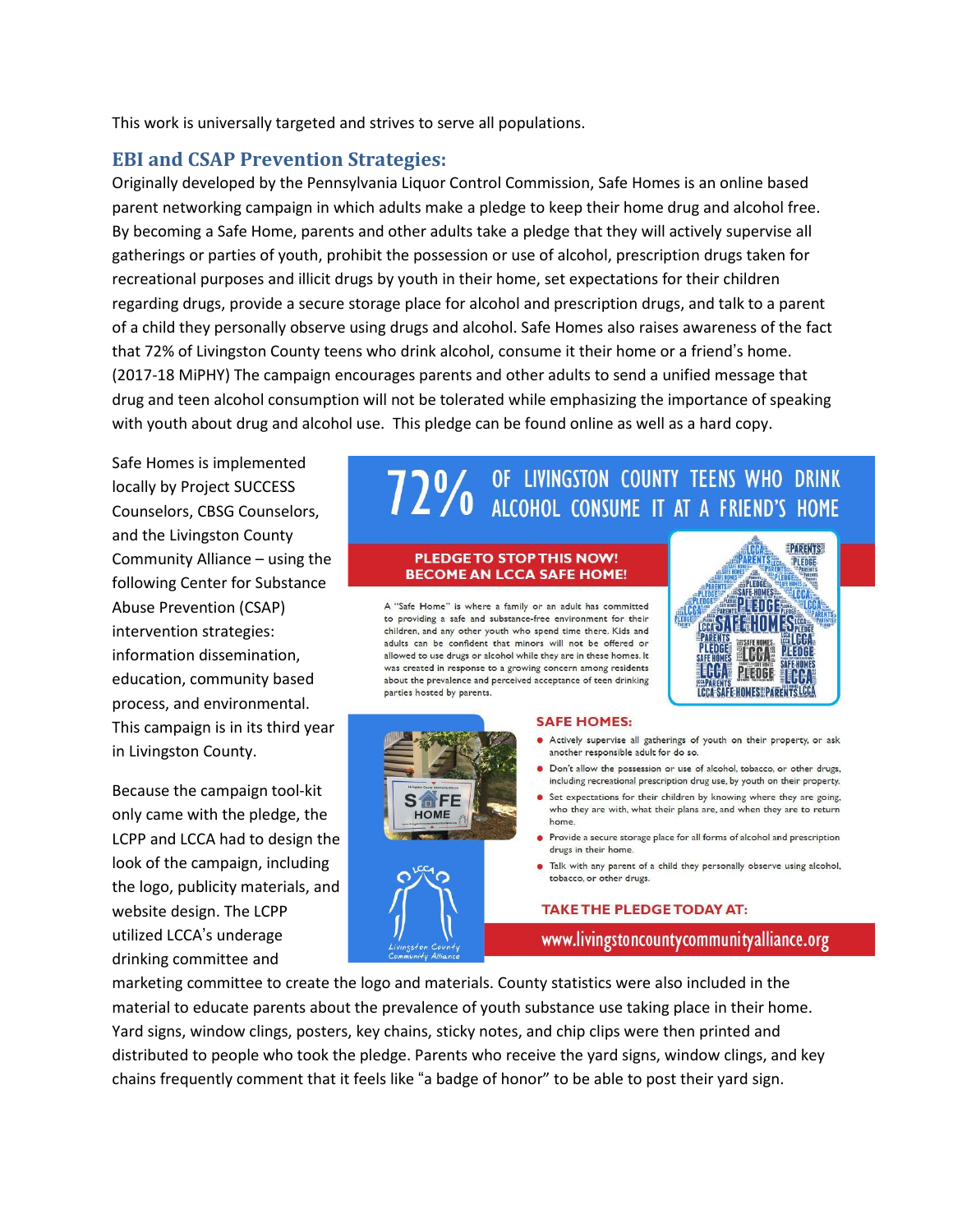The campaign continues to utilize the community based process. Through the use of the Strategic Prevention Framework, community members were asked what was important to them when organizing a parent-targeted campaign. They mentioned an online based campaign where parents could speak with other parents. Because Safe Homes has been effective in other areas, the LCPP decided to implement it in Livingston County.

Safe Homes is a valuable tool for communities to address environmental factors which contribute to underage drinking and drug use. These environmental factors directly relate to the CMHPSM's priority areas and LCPP's primary problems and intervening variables.

- $\triangleright$  Safe Homes strives to create consistent parental and community norms that underage drinking and drug use is not only illegal, but is unsafe, unhealthy and unacceptable.
- $\triangleright$  By increasing parental awareness and understanding of the health, safety and legal consequences of allowing drug use and underage drinking, Safe Homes reduces the number of parents who allow underage drinking and drug use on their premises and property, which decreases underage access to alcohol and drugs.
- $\triangleright$  Safe Homes provides clear, consistent messages that are easily communicated by every sector of the community, including parents.
- $\triangleright$  Safe Homes improves enforcement consistency by offering suggestions to help communities improve local enforcement of this and other underage drinking laws. The program also provides many opportunities for law enforcement to partner with other community leaders to communicate clear community standards related to underage drinking.

## **Outcomes/Results:**

Throughout the course of FY 19/20, Safe Homes has shown impact on reducing childhood and underage drinking (CMHPSM Priority Area 1) in Livingston County as shown by the year-end survey:

- $\geq$  57% of participants said that the Safe Homes information was helpful to them and their family
- $\geq$  64% of participants responded that if parents knew this information, it would keep them from hosting teen gatherings or parties where teens are allowed to use alcohol and drugs.
- $\geq$  47% of participants reported that the information led to a discussion between them and their teen(s) about the importance of adult supervision at teen gatherings or parties.
- $\geq$  59% of participants reported that the information led to a discussion with other parents about the importance of actively supervising all teen gatherings or parties hosted at their home or on their property, an increase from the previous year.
- $>$  78% of participants reported that they are comfortable contacting other parents to verify there will be supervision at teen gatherings or parties hosted at their home or on their property, an 8% increase from the previous year.

In addition, this year the campaign created a bus advertisement on the local transportation system promoting Safe Homes.